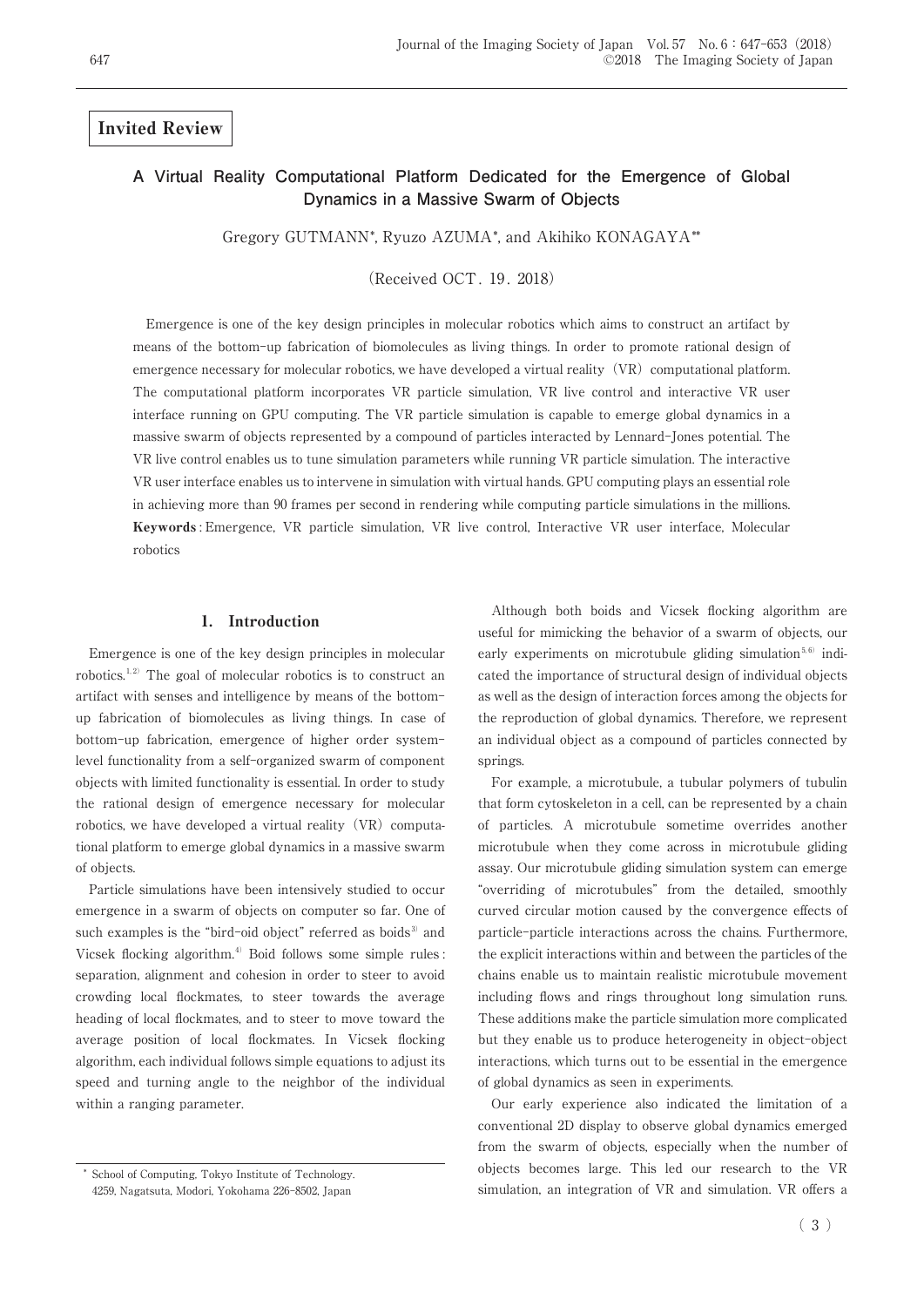new way of human-computer interaction. At first glance, a VR system seems to be a set of goggles with small screens. But once mounted display for virtual reality, such as VIVE made by HTC Corporation, is put on, and entering the VR home space, it no longer feels like in the same place as prior to putting on the headset. We believe this sensation of being transported to another space is beneficial to understanding simulations. It creates an immersive experience that allows us to move and look around naturally, removing the need to think about using normal PC controls. The view field becomes the virtual environment, leading to a greater awareness of what is being simulated. Also, due to the immersion and ease of use, it is likely to promote a much greater degree of interest which is very beneficial for learning and understanding, the goal of simulations.

While VR provides many benefits such as the ones listed above, it also comes with strict performance requirements. This is due to possible motion sickness at lower frame rates. Currently, 90 frames per second (FPS) is the accepted minimum frame rate, about 11 milliseconds. It should be noted that 11 millisecond is a very short time window for both the computation work and the visualization of the results from the viewpoint of conventional high performance computing on general purpose graphics processing units(HPC GPGPU). Aside from 3D graphics, most numerical simulation work is batch-based, submitting work and returning later when it is finished. However, the batch-based HPC GPGPU techniques cannot be applied to VR simulation directly, because the smaller the job which is submitted, the harder it becomes to hide the overhead when using the GPU card for computational work.

With regards to scientific simulations, there are typically two main categories of simulations, fine-grained models which strive to represent everything explicitly to attempt to reach the greatest possible level of accuracy, and coarse-grained models which incorporate hypothesis or assumptions to observe the behavior of models. For the former, in case of conventional molecular computation such as molecular dynamics  $(MD)$  and molecular orbital  $(MO)$ , simulation runs can take anywhere from hours to days. Thus, these computational models are not suited for VR aside from visualization after simulation runs. Coarse-grained models, due to the simplifications and smaller scales, with respect to the number of objects, typically have a higher update frequency. This higher update frequency is preferable to realize smooth visualization which would make this a good candidate for VR. However, the lower detail often results in lower accuracy, and the smaller scales that lead to the higher update frequency are still smaller than our target simulation scale.

Attempting to meet both types of performance demands listed above is a sizable challenge, being forced to maintain a high rate of simulation for VR, and requiring large-scale simulations which contain large computational workloads. To meet this goal, the focus of our work has primarily been on how to scale the simulation system across hardware while mitigating the overheads involved with GPU, and removing the limitations of rendering and networks.

The primary objectives for the VR simulation are  $:(1)$  a method of computing tens of millions of interacting objects within an 11 millisecond time window, (2) a system that can render hundreds of thousands of objects in VR, and (3) a way to smoothly display visuals when the simulation size reaches into the tens of millions of objects.

Our computational platform also features VR live control, interactive VR user interface and GPU computing. VR live control enables us to change simulation parameters while computing simulations. This facility plays an essential role in searching an optimal parameter set which emerges global dynamics. An interactive VR user interface enables us to intervene into the simulation process. This facility works well when dealing with bio molecules. GPU computing plays an essential role in both VR rendering and simulation performance. The VR particle simulation requires more than 90 frames per second in VR rendering while simulating millions of particles. Various GPU programming techniques are used to make use multiple GPUs as well as a large number of GPU cores.

The organization of this paper is the following. Firstly, section 2 describes technologies adopted in the VR simulation with regards to particle simulation, live control, interactive interface and GPU computing, respectively. Next, section 3 demonstrates some applications including a microtubule gliding assay and DNA origami. Lastly, section 4 concludes the current status and future works of VR simulation.

# 2. Technologies

The VR computation platform incorporates VR particle simulation, VR live control, interactive VR user interface and GPU computing in the following.

# 2.1 Representing VR objects in particles

The VR particle simulation consists of two layers : A swarm of compound objects and a network of particles to represent each compound object. In a compound object, particles are connected by springs to form the structure of the compound object. Each particle has its own interaction force defined by Lenard-Jones potential. VR simulation is performed by updating all particle locations according to the forces available from the connected particles with springs and from the neighbor particles with Lenard-Jones potential.

Fig. 1 depicts a typical particle representation of microtubule objects. The microtubule objects are created by connecting a series of particles into a one-dimensional chain using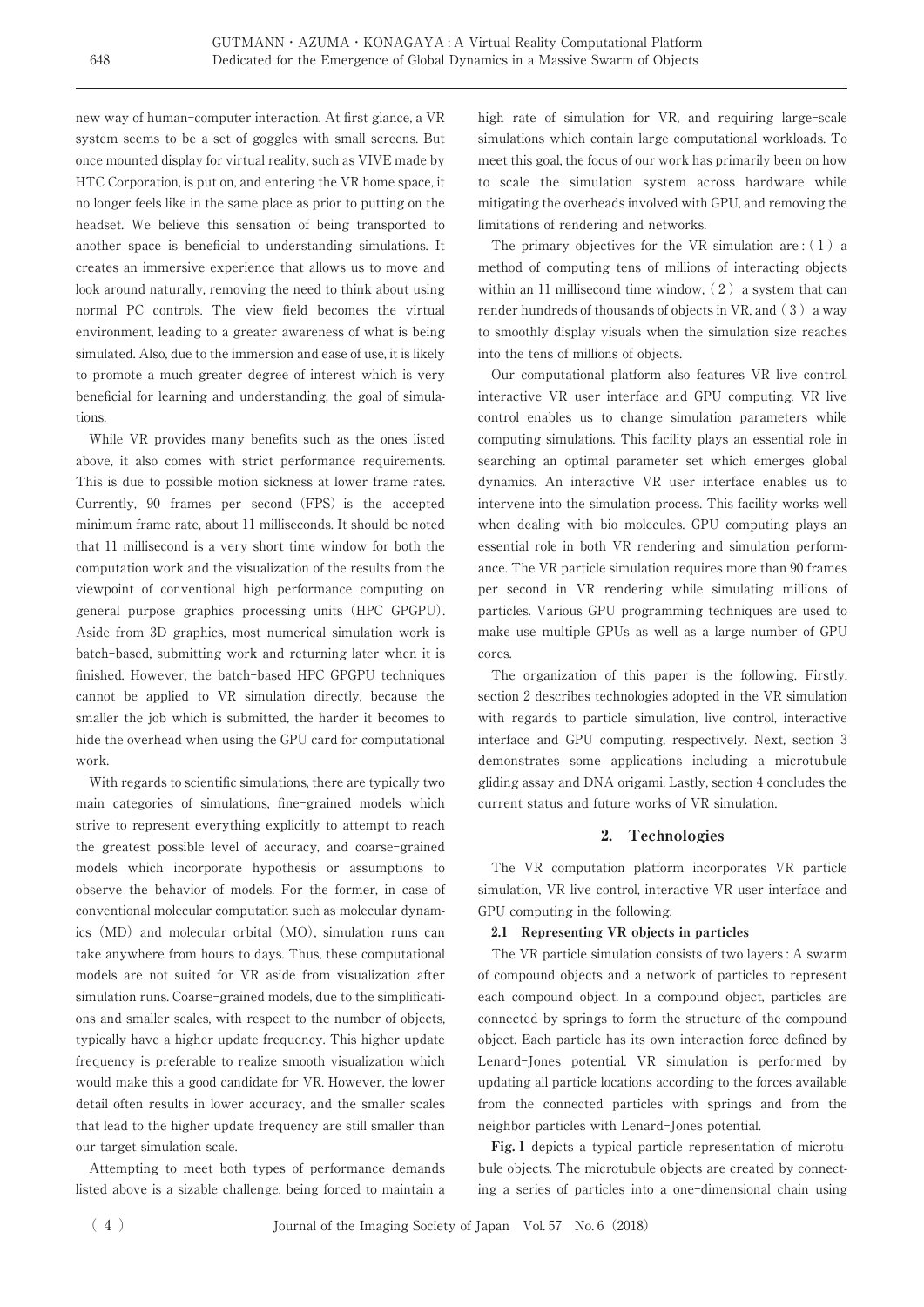

Fig. 1 Representation of microtubules and their particle-<br>
Fig. 2 Visualizing forces when touching a particle sphere. particle interaction.





Fig. 3 Reformation of sphere object when hit by a VR hand.

various forces, which forms a passive object. Then we use particle-like objects to represent motor proteins, which are active objects that seek out microtubule chains and traverse them ; applying forces to the microtubule in the process, which results in microtubule motion. When there are tens of thousands of microtubules which are put into motion by this process, they begin to interact with each other and produce global dynamics like what can be seen in wet experiments.

Using the Lennard-Jones Potential for the particles in the system gives each particle physical properties such as : a physical size from repulsive force, collisions, and a weak attractive force. With respect to microtubules, the repulsive force from Lennard-Jones potential during collisions between particle chains, with specific dynamical properties, is the primary factor which leads to the emergent behavior seen in wet experiments. The attractive component of the Lennard-Jones potential leads to more tightly coupled microtubule motion over time in comparison to only using repulsive forces. This leads to global dynamics of collective motion and emergent behavior.

#### 2.2 Controlling simulation parameters while running

Live control enables us to change simulation parameters while running a simulation. The live control plays an important role in finding interesting global dynamics in a massive swarm of objects. This is because the live control enables us to find "control parameters" which govern the behavior of VR particle simulation while running. It is not too much to say that live control would be the only way to find an optimal parameter set when meta-search algorithms such as genetic algorithm cannot be applied due to the lack of an evaluation function. It should be also noted that most global dynamics are temporal. This might be one of reasons why it is difficult to define an evaluation function for emergence.

Live control is also useful to check robustness with regards to parameter sensitivity. It often happens that some parameter set shows interesting global dynamics in very short ranges of parameters. We do not adopt such a parameter set that does not reflect real world phenomena or experiments.

In the current VR particle simulation, following live control parameters are available :

- -Interaction cutoff range
- -Lennard-Jones potential : strength, equilibrium distance, scaling of attractive force, etc.
- -Bounded and unbounded simulation space
- -Energy dissipation (drag/dampening for objects)
- -Gravitational force : enable/disable and strength
- -Spring mass and strength
- -VR hand : adjustable size (particle counts)
- -Object color coating based on selected force

VR interface for live control is one of interesting research issues remained as future works. There are many ways to show a control panel in VR. Gesture motion is one of sophisticated user interfaces applicable to VR particle simulation, although it becomes complicated when considering VR interactive interface with virtual hands.

## 2.3 Touching and sensing VR objects

Interactive VR user interface has a great advantage to apply VR simulation to real world applications if intuitive touching and sensing devices such as virtual hands are provided. The usefulness of interactive VR user interface is demonstrated in Fig. 2 and 3. Our virtual hands are represented by a collection of particles reflecting the motion of user's hands detected by Leap motion controller, a commercially available image sensor with two cameras mountable to a VR head mounted display. Each particle has its color representing force level received from neighbor particles. Warm color shows higher force level.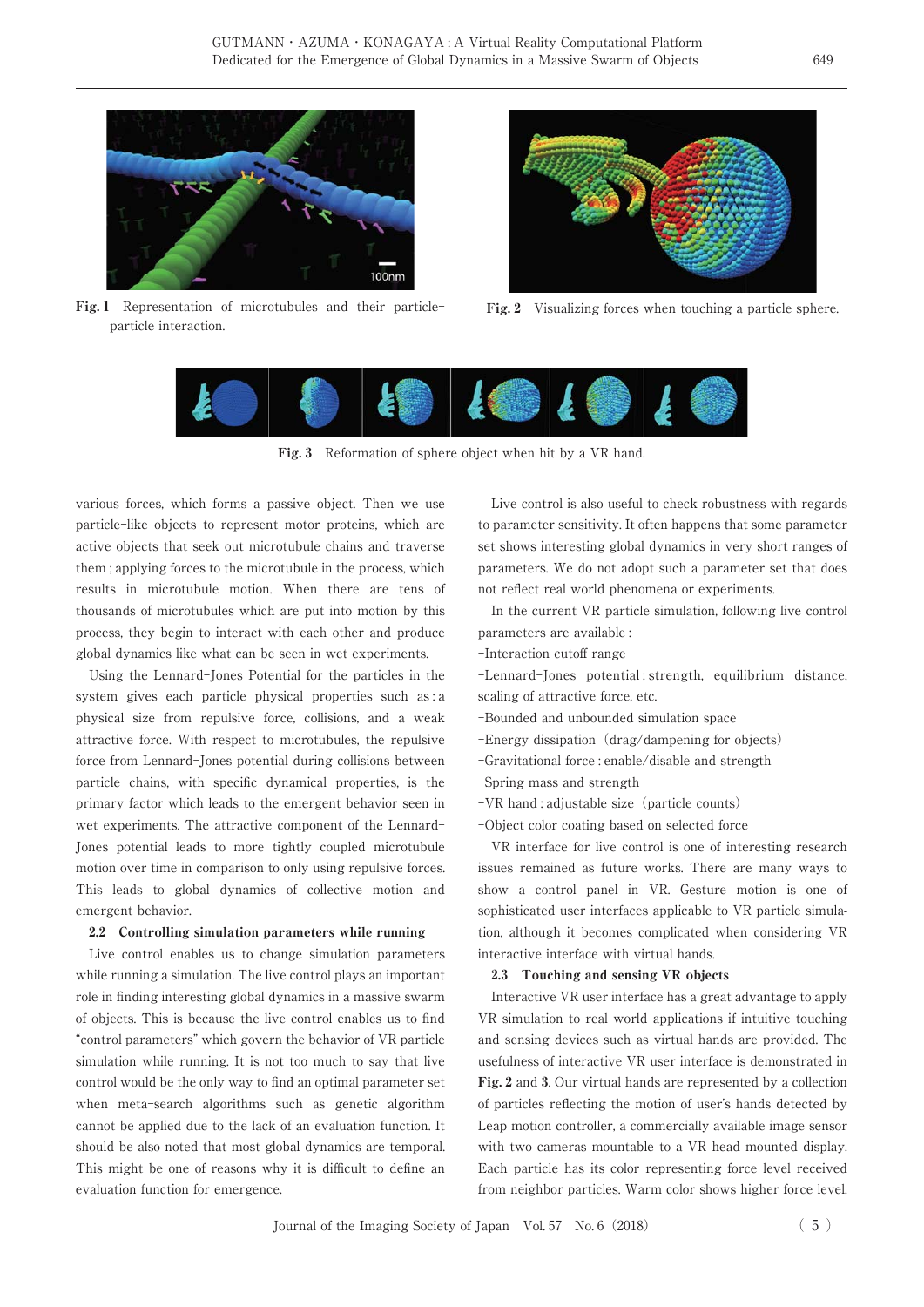Such color change visualizes some kind of interaction forces between VR objects to users (see Fig. 2). Deformation of VR object is also performed by calculating the interaction power from VR hands to VR object (see Fig. 3).

Our work has many similarities with interactive molecular dynamics (IMD), both having interaction and visualization for biological simulations. There have been a number of works in the past that focus on creating IMD software systems.<sup> $7-11)$ </sup> In this research field, IMD has been found to be highly beneficial due to the ability to guide reactions to understand how the desired result can be reached, greatly reducing the simulation trials needed amongst other benefits.<sup>7)</sup> IMD has also been used as an educational tool to experiment and gain intuition on molecular dynamics. 8) One of the earlier works in IMD created a 3-tier system, which later works took similar approaches, using a computer for haptics, a computer for visualization, and a computer or parallel computational system for simulation.<sup>9)</sup> At the time the work was published, they had tested simulating on a dual-core CPU (Central Processing Unit), in a later work by Dreher, et.al. then scaled up IMD simulations to be run with large compute clusters.<sup>10)</sup> In the work by Dreher, et. al., they were able to use a large number of CPU nodes to simulate into the millions of atoms, but due to the distributed nature, this approach is not suitable for VR, because update rates and latency do not meet the minimum requirements for VR. To help reduce the overhead incurred when distributing work across large numbers of nodes, we have taken an approach similar to the work by Luehr. et.al., using a set of massively parallel GPUs all on a single node.<sup>11)</sup> This results in having the parallel power much more closely tied together, many parallel processors on a single card and many cards connected by PCI-E. Despite this advantage due to the nature of their simulation, it still ran at rates insufficient for VR. Thus a new approach was needed for our VR simulation.

Both entertainment and professional applications, such as games or computer-aided design (CAD) software, have opted to use game engines as a way to integrate their software into VR. Games typically use a small number, hundreds to thousands, of detailed objects within each scene and a number of advanced effects. This works for most CAD scenarios as well because 3D designs often have similar demands. Since largescale simulations do not contain similar rendering workloads to games, if using a game engine, rendering performance of the scene is never likely to meet the performance needed for VR, primarily due to differences in optimization. Several visualization tools for molecular dynamics simulation results such as VMD,<sup>12)</sup> however, at the time of developing our system, there were none that met both our performance requirements and HTC VIVE support. More importantly, developing our own rendering engine is crucial because of our approach to use performance gains to reach our



Fig. 4 Client and server type VR computational platform hardware.



Fig. 5 VR simulation workflow on server and client computers.

goal of simulating larger biological systems ; we need to ensure the whole system can be optimized, fully utilizing the hardware and leaving no unneeded operations.

# 2.4 Enabling large**-**scale computational simulation to run VR rates

In contrast to CPU which had only incremental performance gains over the years, GPU performance have been increasing at impressive rates which has enabled VR simulation. Highend gaming GPU are capable of 14 Tera FLOPS(FLoatingpoint Operations Per Second) of FP32 (32 bits single precision Floating Point number), which is an immense amount of performance in comparison to CPU. In case of server and client type VR computational platform, we adopt gaming computer with 1-2 GPUs for rendering and GPGPU servers with 10 GPUs for simulation (Fig. 4). Since, each GPU (NVIDIA Titan X) can incorporate 3584 CUDA Cores, highly parallel thread processing techniques is needed to obtain high performance in VR rendering and live simulation. We also intensively use asynchronous communication between CPU and GPU, GPU and CPU, and client node and server node, to increase VR simulation performance.

Fig. 5 shows the VR simulation workflow running on the client and server computers. The client process is in charge of VR rendering and interactive VR user interface with an image sensor and a controller. The server process is in charge of particle simulation with GPUs. Both client and server processes communicate with each other through the communication threads. The client process receives location data and user input from the VR head set and controller, then sends them to the server process. The server process receives the input data, computes the simulation step, and sends back simulation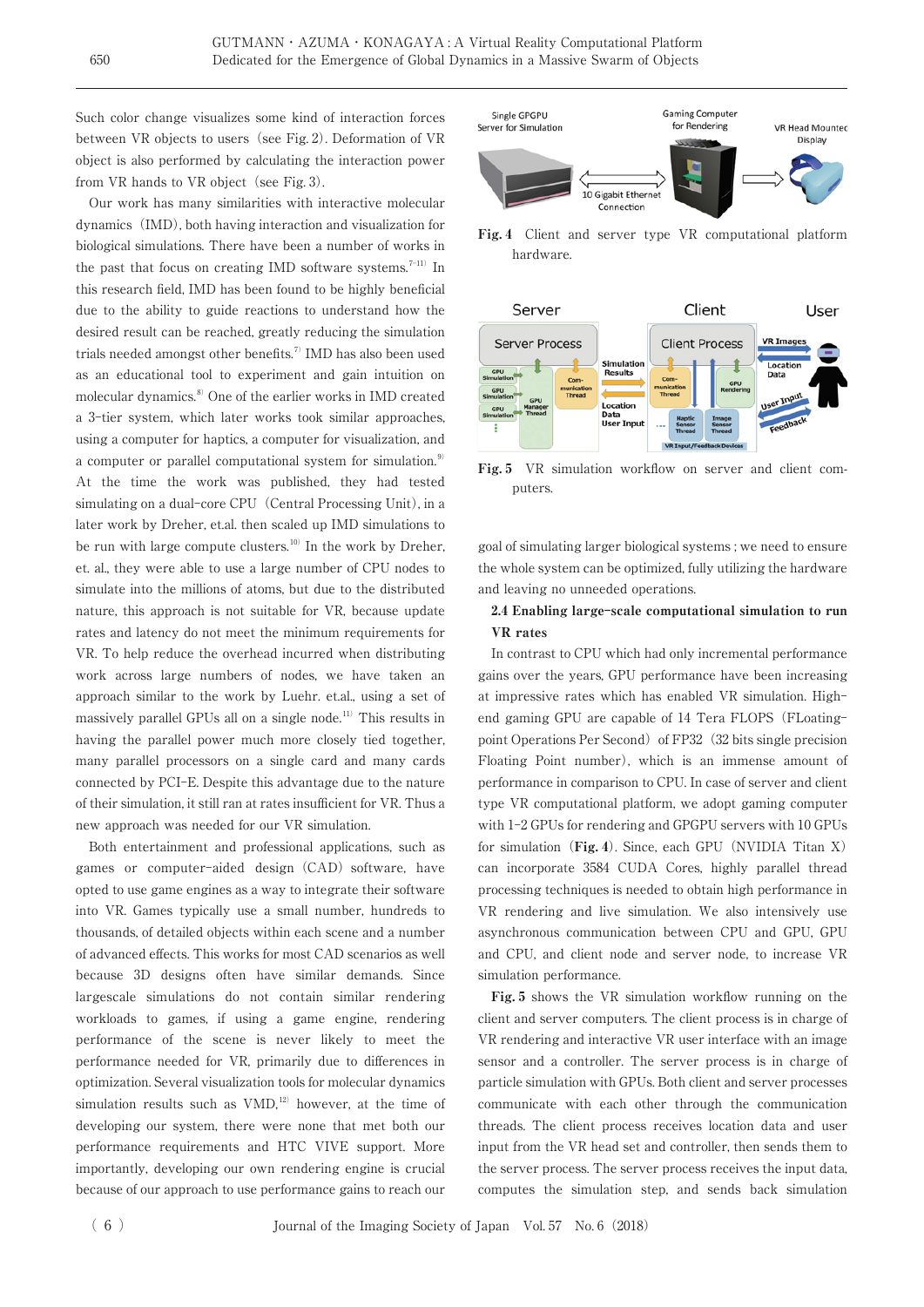results to the client process. Then, the client process produces VR images from the simulation results.

Since modern GPUs consist of thousands of cores, the GPU cores are clocked lower than CPU cores but due to their number, GPU offer much more performance. At the time of writing, many of the high-end GPUs now advertise over 10 Tera FLOPS of performance. GPU cards also contain several types of tightly coupled memory including registers, caches and RAM. The key to GPGPU computing is efficient memory management needed for computation both locally on the GPU and between the GPU and CPU memory. There are many lowlevel optimization technique for individual GPU kernels which is vital for efficiently using the GPU, however this paper focuses on higher level algorithms which aim at efficiently using many GPUs concurrently.

For multi-GPU computation, data movement is the primary performance bottleneck such as transferring results off of the GPU or GPU-GPU communication. The next issue is scheduling what task should be done on each GPU. If the task sizes being computed on each GPU can be kept constant that is a big help ; however, that is often not possible. Thus, scheduling the tasks to be done by each GPU becomes a second performance bottleneck. Most current commercial applications, such as photo or video editing, use an offloading technique, where the application does some initial processing on the CPU including setting up the GPU task, then sends the task to the GPU and waits, and then continues the post processing on CPU and finishes or repeats the cycle. Recent multi-GPU research papers cover many algorithms for various applications which can fully utilize multiple GPU to solve problems.<sup>13, 14)</sup> However, while they efficiently use GPU(s), the problems being solved typically are very large and take hours to days. To our knowledge multi-GPU systems have not yet been applied for the use in interactive VR simulations.

Our GPU computing solutions for the interactive VR simulation are the following.

(1) Reducing CPU side workload for task management : CPU becomes the limiting factor even though it is only doing a fraction of the total simulation work if the CPU is in charge of task management for GPU. Moving a large portion of the task management from CPU to GPU enables us to use more GPU cards without performance degradation.

(2) Reducing GPU-GPU communication overhead for data management : To help negate the overhead associated with data copying to the GPU and off the GPU, we use data persistence. Each GPU in our system is initialized with the full data set of GPU sided data, in contrast to distributed computing with distributed memory. Note that this technique does put a limitation on data scaling since increasing the GPU count increases parallel performance with space partitioning method but not total data size.

With our current model when using 10 GPU cards, the maximum simulation size is about 6-12 million interactive particles depending on simulation models. This is large enough to represent a VR scene surrounding a user. Without using data persistence at this scale, the simulation update rate is not sufficient for VR and not very desirable to sit and watch on a screen, even if we use conventional high performance programming technique such as double buffering and overlapping of data movement and computation, to name a few. Advanced GPU-GPU network such NVLink is helpful but limited in scalability at the time of writing.

By using data persistence, we can dramatically reduce the data traffic not only between GPU and GPU but also GPU and CPU. As for GPU-GPU data transfers, the only data moved among GPUs is the location of particles which are crossing the boundary of space partitions. Data transfer can be minimized if all GPU have the same object properties in their GPU memory in advance. The data needed for visualization which is usually just a subset of particles. Therefore, conventional GPU-GPU connections such as a PCI-E bus is scale enough up to 10 GPUs when data persistence technology is used.

### 3. Results and discussion

Our VR simulation platform can emerge various kinds of global dynamics. We simply show its effectiveness by demonstrating microtubule gliding pattern formation and DNA origami simulation in this paper.

#### 3.1 Microtubule gliding pattern formation

Microtubule gliding assay is a biological experiment where molecular motors are fixed to a glass surface with microtubules above in a liquid solution. When adenosine triphosphate  $(ATP)$  is added to this setup, the molecular motors attach to the microtubules and walk across for a uni-direction propelling the microtubule across the surface. Swarm behavior such as flows and rings can be observed in the microtubule gliding assay when the appropriate molecular interaction condition is provided. 15)

Within our simulation, we have taken an approach which allows for a variable level coarse-grained model when forming microtubules out of particle chains. When aiming to simulate with higher detail, we use each particle as a 25 nanometer diameter particle reflecting the average diameter of a microtubule in wet experiments. As a result, microtubules that are 5, 10 and 15 micrometers would consist of 200, 400, 600 particles connected by bonds or springs, respectively. The strength of the spring force is estimated so that these particle chains can match with the elastic properties of microtubules in wet experiments.

The motion of microtubule objects strongly depends on its length, speed and elasticity represented by spring force between particles. Interestingly, more than two thousand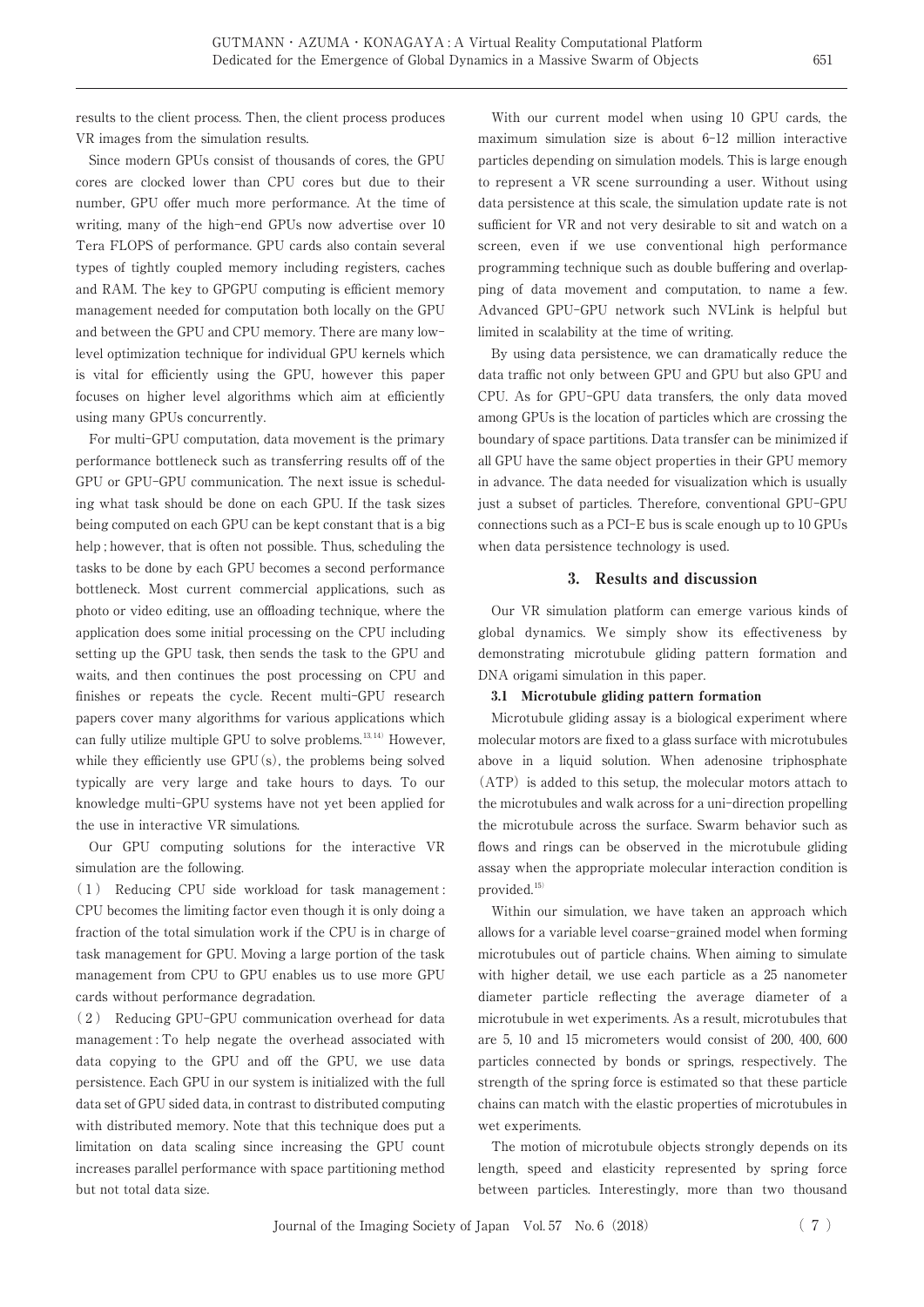

Fig. 6 Observed microtubule gliding motion patterns on Fig. 6 Observed microtubule gliding motion patterns on 450 thousand atoms in VR simulation. particle simulation.

microtubule chains are required for emergent global dynamics to begin to appear. We believe the number is strongly related to the simulation space scale and the lengths of the microtubule particle chains. The greater number of microtubules, the greater probability to form interesting features such as flows and rings. In Fig. 6, an image taken from a simulation run with 50,000 microtubules can be seen. This suggests that complexity of particle-particle interaction may contribute to the emergence of global dynamics.

# 3.2 VR DNA origami structure visualization after molecular dynamics simulation

DNA origami is one of DNA nano technologies used in molecular robotics. DNA origami self-organizes a 2D or 3D structure in nano scale by means of the DNA hybridization of a scaffold DNA strand and hundreds of staple DNA strands.<sup>16)</sup> An M13 bacteriophage circular DNA strand with 7249 bases is often used as a scaffold DNA strand. Short DNA strands typified with 32 bases are used for staple DNA strands. The shape of DNA origami is strongly dependent on the design of the staple DNA strand sequences. DNA hybridization, that is, self-organization of DNA strands plays an important role in DNA origami construction.

Prediction of atomic-level DNA origami structure on a computer is one of the hot topics in the field of molecular robotics. All atom DNA origami MD simulation $17$  can predict the atomic-level molecular structures in details. We also use interactive VR simulation for the visualization of DNA origami structures simulated by the all atom MD simulation. Fig. 7 shows the snap shot of the DNA origami, named "angry mark" which contains more than 450 thousand particles.

In case of all atom DNA origami simulation, DNA origami is too large to deal with the interactive VR simulation because more than three weeks are required to observe long range dynamics in MD simulation when using a super computer. In order to deal with this issue, we adopted a hybrid approach in



Fig. 7 Represented DNA origami structures with more than

which conventional MD simulation for long time dynamics and interactive VR simulation for the visualization of the result of MD simulation.

Nevertheless, the interactive VR simulation plays an important role in the analysis of the MD simulation result. This is partly because of the increase of viewing angle to observe the specific DNA double strand formation while viewing whole DNA origami image, partly because of interactive touching interface with virtual hands. It should be noted that the impression of DNA origami look very differently when it is moving in the VR simulation.

## 4. Conclusions

This paper reviews the current status of the VR particle simulation research dedicated for the rational design of molecular robotics with regards to the emergence of global dynamics in a massive swarm of objects. The VR particle simulation is promising but still in its early stage. It would be a practical tool applicable to real world applications if an appropriate user interface is provided. As a future works, there are many possible avenues to improve the user interface ; a haptic feedback devise is one of such activities that is strongly demanded especially when touching biomolecules.

## 5. Acknowledgement

This research was partially supported by a Grant-in-Aid for Scientific Research on Innovative Areas "Molecular Robotics" (No. 24104004) of The Ministry of Education, Culture, Sports, Science, and Technology, Japan, the Strategic Advancement of Multi-Purpose Ultra-Human Robot and Artificial Intelligence Technologies of the New Energy and Industrial Technology Development Organization (NEDO, P15009) of Japan, MEXT/JSPS KAKENHI Grant Number JP17H00769 and 18H03673.